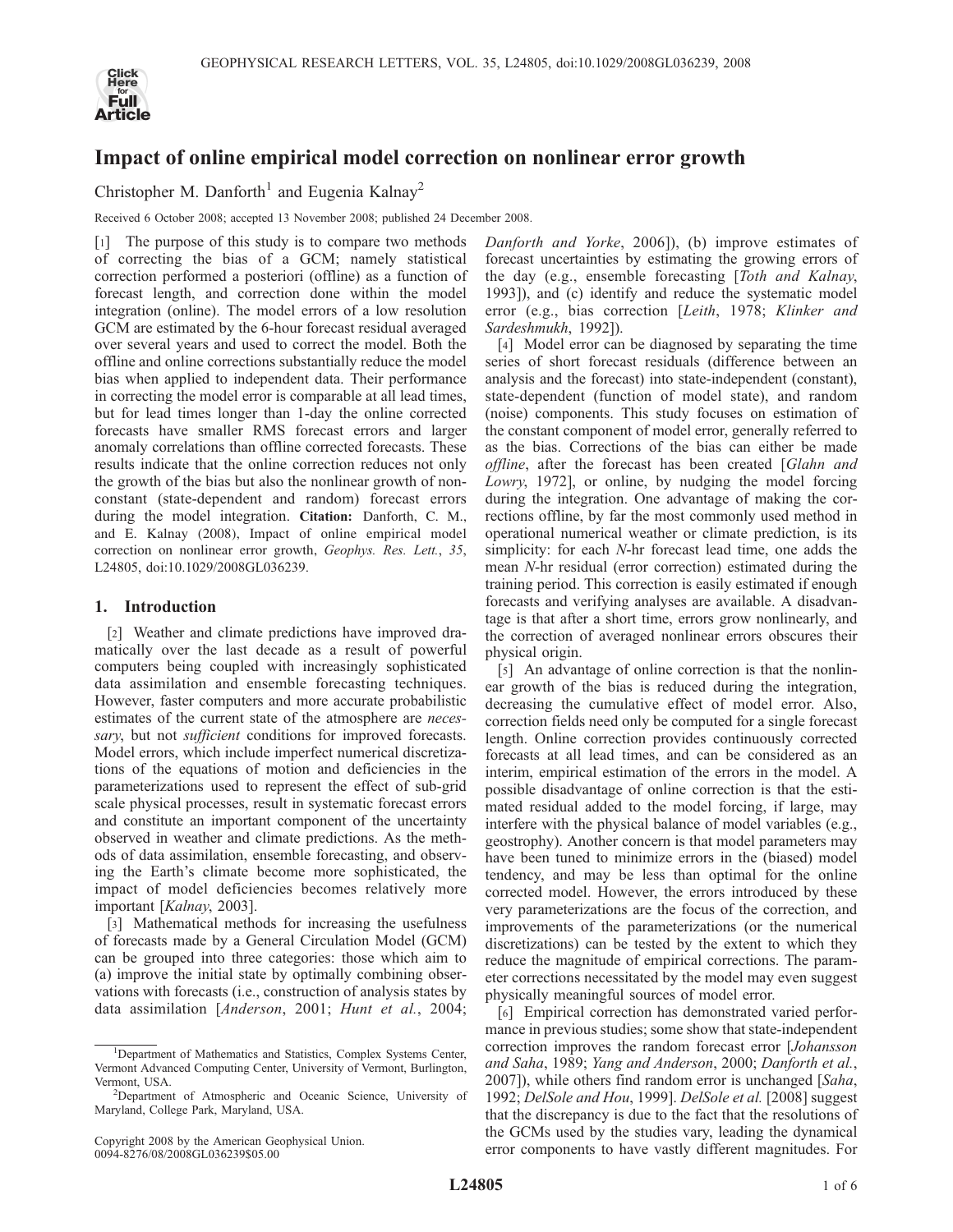

Figure 1. Mean forecast error of the uncorrected model M and improvement exhibited by forecasts made by the online corrected model  $M<sup>1</sup>$  over those generated by M when verifying on 5-yrs of independent data. (a) Forecast error is shown in color for u  $[m/s]$  and (c) T [K] at a lead time of 6-hrs. Negative (positive) values indicate areas where M over (under) estimates u and T. (b,d) Negative (positive) values indicate areas where  $M<sup>1</sup>$  exhibits smaller (larger) forecast error than M. Improvements in temperature are most evident near the poles, where up to 8 degrees K of accuracy is gained by a lead time of 7-dys (not shown). Contours show the Reanalysis climatology  $\langle x^a \rangle$ .

example, in a toy model large bias corrections can improve the random errors, while in a state-of-the-art model the bias correction is likely to be much smaller and thus have less impact on random errors. This study compares the performance of online and offline empirical correction using a low-resolution GCM.

### 2. Numerical Experiment

[7] Following Leith [1978], consider an arbitrary  $N_D$ dimensional dynamical system  $\dot{\mathbf{x}}(t) = \mathbf{M}(\mathbf{x}(t))$  where  $\mathbf{x}(t)$ and  $\mathbf{M}(\mathbf{x}(t))$  are the model state vector and model tendency at step  $t$ , respectively. The model  $M$  is the best available representation of the governing dynamics of the physical process whose future behavior we are attempting to predict. Let  $\mathbf{x}^{a}(t)$  denote an estimate of the true state of the dynamical system at time  $t$  (obtained, for example, from an analysis) and let  $\mathbf{x}_{\Delta t}^f(t)$  denote a prediction of  $\mathbf{x}^a(t)$ generated by integrating M for time  $\Delta t$  from the state  $\ddot{x}^{a}(t - \Delta t)$ . The *residual* at step t is given by the difference between the approximate truth  $\mathbf{x}^{a}(t)$  and the model forecast state  $\mathbf{x}_{\Delta t}^f(t)$ , namely  $\delta \mathbf{x}_{\Delta t}^f(t) = \mathbf{x}^a(t) - \mathbf{x}_{\Delta t}^f(t)$ , where  $\Delta t$  is the forecast lead time. The smaller  $\Delta t$ , the better  $\delta x_{\Delta t}(t)$ approximates the instantaneous model tendency error associated with the state  $\mathbf{x}_{\Delta t}^f(t)$ . The time-average of the residuals, forecasts, and analyses gives an estimate of the model bias, the model climatology, and the analysis climatology, respectively.

[8] For this study, we have chosen M to be a relatively low-resolution ( $N_D \approx 10^5$  variables) but realistic primitiveequation atmospheric model known as SPEEDY [Molteni, 2003]. The basic prognostic variables are vorticity  $(\zeta)$ , divergence  $(\nabla)$ , absolute temperature  $(T)$ , specific humidity (O), and the logarithm of surface pressure  $(log(p_s))$ . These variables are post-processed into zonal and meridional wind  $(u, v)$ , geopotential height  $(Z)$ , T, Q, and  $log(p_s)$  at pressure levels (925, 850, 700, 500, 300, 200, 100 hPa). The true state of the dynamical system, namely  $x^a$ , is obtained (without adding observational noise) from the NCEP Reanalysis [Kalnay et al., 1996], a widely used approximation of the state of the Earth's atmosphere over the last 60 years. Training is performed by creating residuals from 7-dy forecasts of Reanalysis states, available every 6-hrs during January 1981–1985 ( $N_a = 620$ ). Average forecast errors for lead times between 6-hrs and 7-dys are computed and denoted  $\langle \delta {\bf x}_{6i} \rangle$ . Note that offline correction requires computation of the bias for  $i = 1, 2, 3, \ldots, 28$ , while online correction requires only  $i = 1$ .

[9] The online corrected model is generated by adding the average 6-hr residual observed during the training period to the time derivative predicted by the model M. The online corrected dynamical system is then given by  $\dot{\mathbf{x}}(t) = \mathbf{M}(\mathbf{x}(t)) + \frac{1}{6} \langle \delta \mathbf{x}_6 \rangle \equiv \mathbf{M}^1(\mathbf{x}(t)).$  The term  $\frac{1}{6} \langle \delta \mathbf{x}_6 \rangle$ represents the time-average 6-hr forecast error of M estimated during the training period, normalized to have the correct weight when added to M.

[10] The online corrected model  $M<sup>1</sup>$  was evaluated by creating 7-dy forecasts of Reanalysis states every 6-hrs during January 1986–1990 (note that the training and testing periods are independent and equal in length). The offline corrected model was evaluated by taking 7-dy forecasts made by M and adding the field  $\langle \delta x_{6i} \rangle$  at time 6i-hrs. The resulting set of forecasts for each method are compared with uncorrected forecasts made by M. Performance for each method is then characterized by a set of forecast accuracy metrics. The root mean square error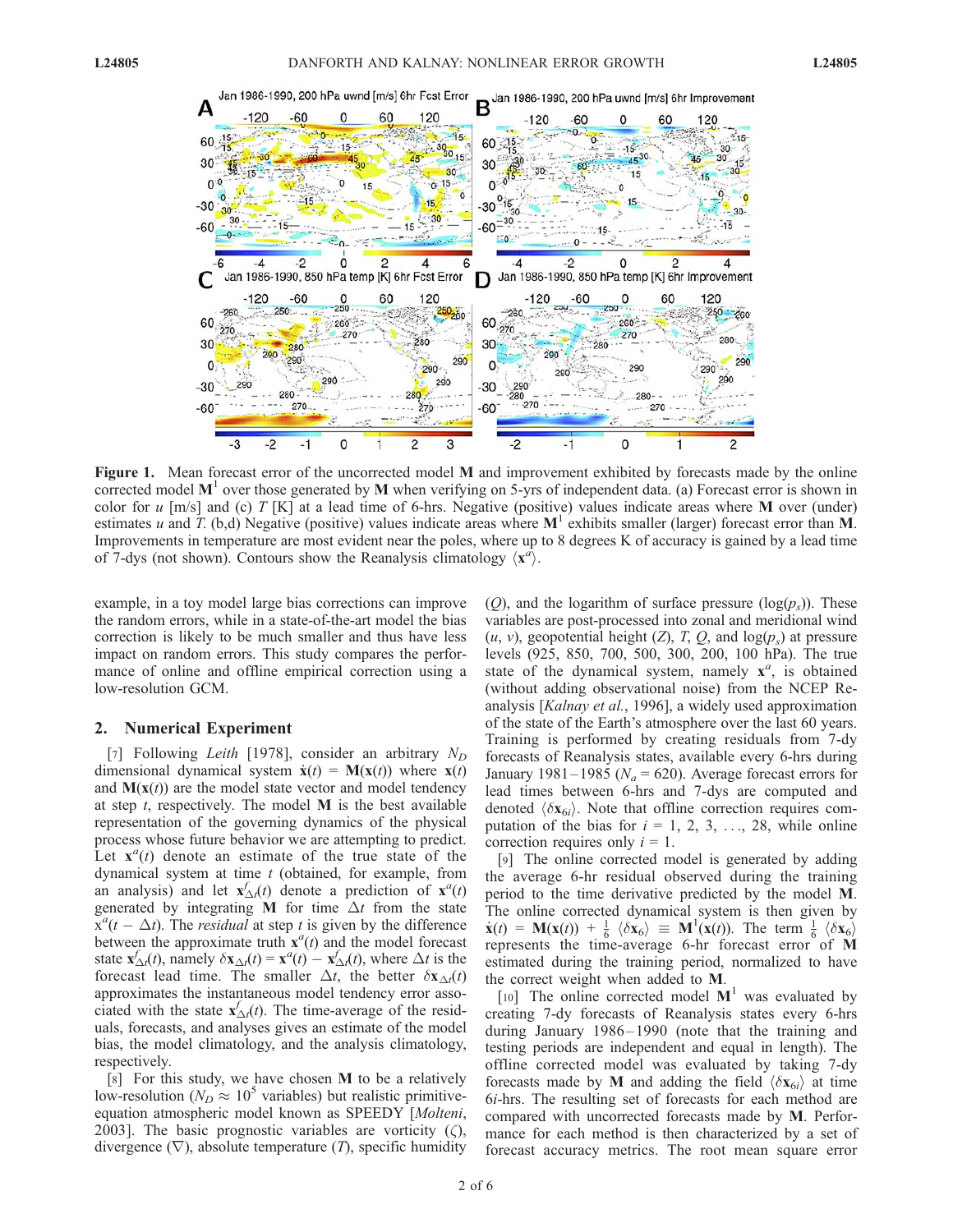#### **Original Model Online Correction Offline Correction Difference**



Figure 2.  $(a-f)$  Bias of the uncorrected model M,  $(g-1)$  improvement exhibited by forecasts made by the online corrected model  $M<sup>1</sup>$  and (m-r) offline corrected models over those generated by M when verifying on 5-yrs of independent data, and  $(s-x)$  the difference between the improvement exhibited by online and offline correction. Zonally averaged forecast error is shown at all levels for u [m/s] and T [K] at lead times of 1, 3, and 5-dys. In Figures  $2g-2r$  negative (positive) values indicate areas where  $M<sup>1</sup>$  and offline correction exhibit smaller (larger) forecast error than M. Online correction (Figures 2g– 2l) performs as well as offline (Figures  $2m-2r$ ) in most regions and reduces the model bias substantially, especially at the poles. Note that Figures  $2m-2r$  are  $|\langle \delta x_6 \rangle^{1986-90} - \langle \delta x_6 \rangle^{1981-85}| - |\langle \delta x_6 \rangle^{1986-90}|$ . In Figures  $2s-2x$  warm colors indicate areas where offline correction outperformed online correction in reducing the bias.

(RMSE) can be decomposed into contributions from the bias and non-constant errors at time t and latitude  $\phi$  by

$$
RMSE(t, \phi) \equiv \sqrt{\frac{\sum_{s=1}^{N_L} (x^a(\phi, s) - x^f(\phi, s))^2}{N_L}}
$$

$$
= \sqrt{\langle \delta \mathbf{x}_{\Delta t} \rangle^2 + \langle (\delta \mathbf{x}'_{\Delta t})^2 \rangle}
$$
(1)

where  $N_L$  is the number of longitudinal grid points at latitude  $\phi$  ( $N_L$  = 96 for the SPEEDY model) and  $\delta \mathbf{x}'_{\Delta t}$  is the anomalous forecast residual (i.e.,  $\delta \mathbf{x}'_{\Delta t} = \delta \mathbf{x}_{\Delta t}$ .  $\langle \delta \mathbf{x}_{\Delta t} \rangle$ ). The anomaly correlation (AC) is computed by taking the inner product of the forecast anomaly and the Reanalysis anomaly with respect to their corresponding climatologies, and normalizing so that a perfect forecast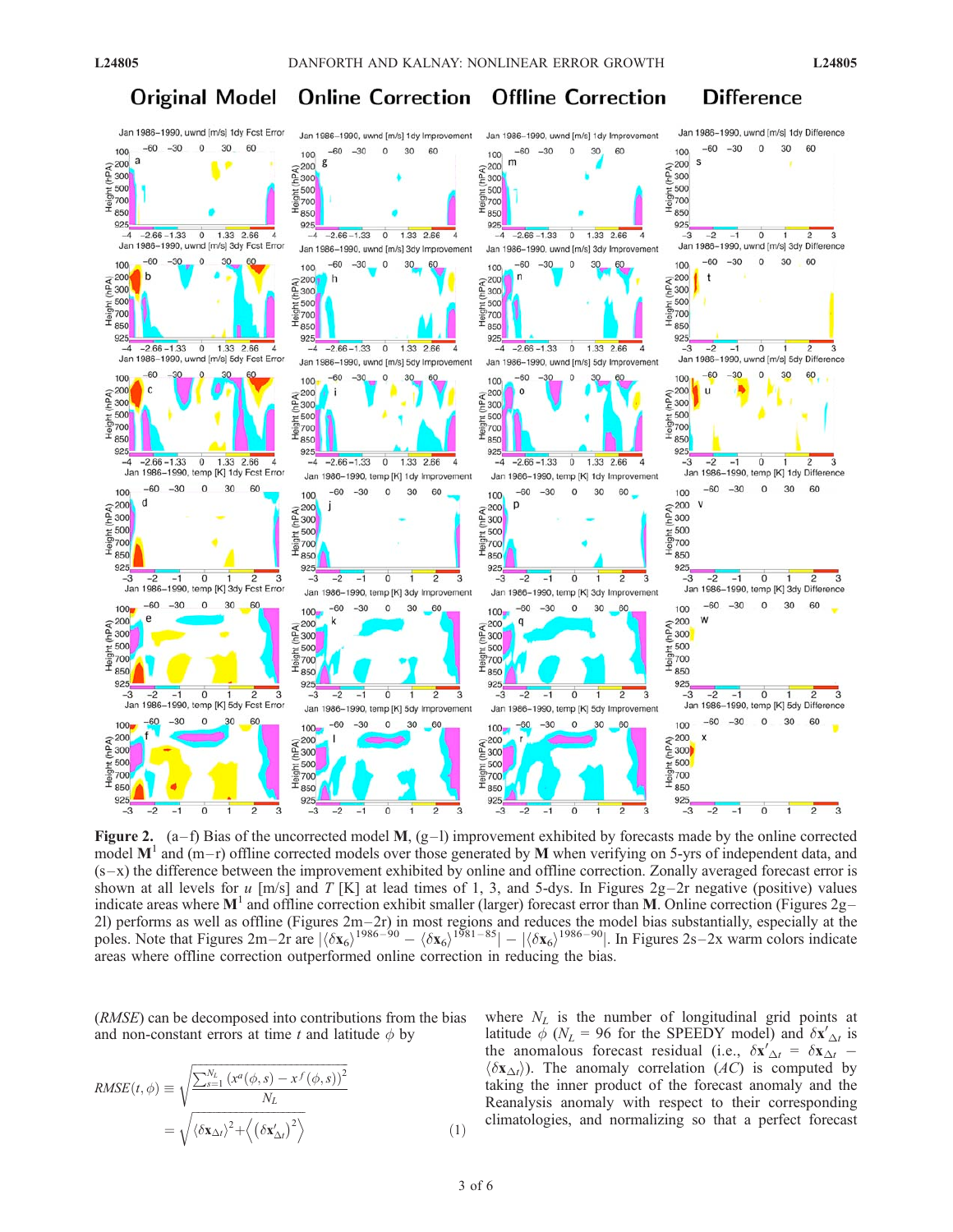# **Original Model**





Figure 3. (left) Non-constant (state-dependent and random) errors of the uncorrected model M and (right) improvement exhibited by forecasts made by the online corrected model over those generated by the original model M when verifying on 5-yrs of independent data. Note that the offline corrected model has the same non-constant error as the uncorrected model. A clear advantage to online correction is observed, especially for upper level winds.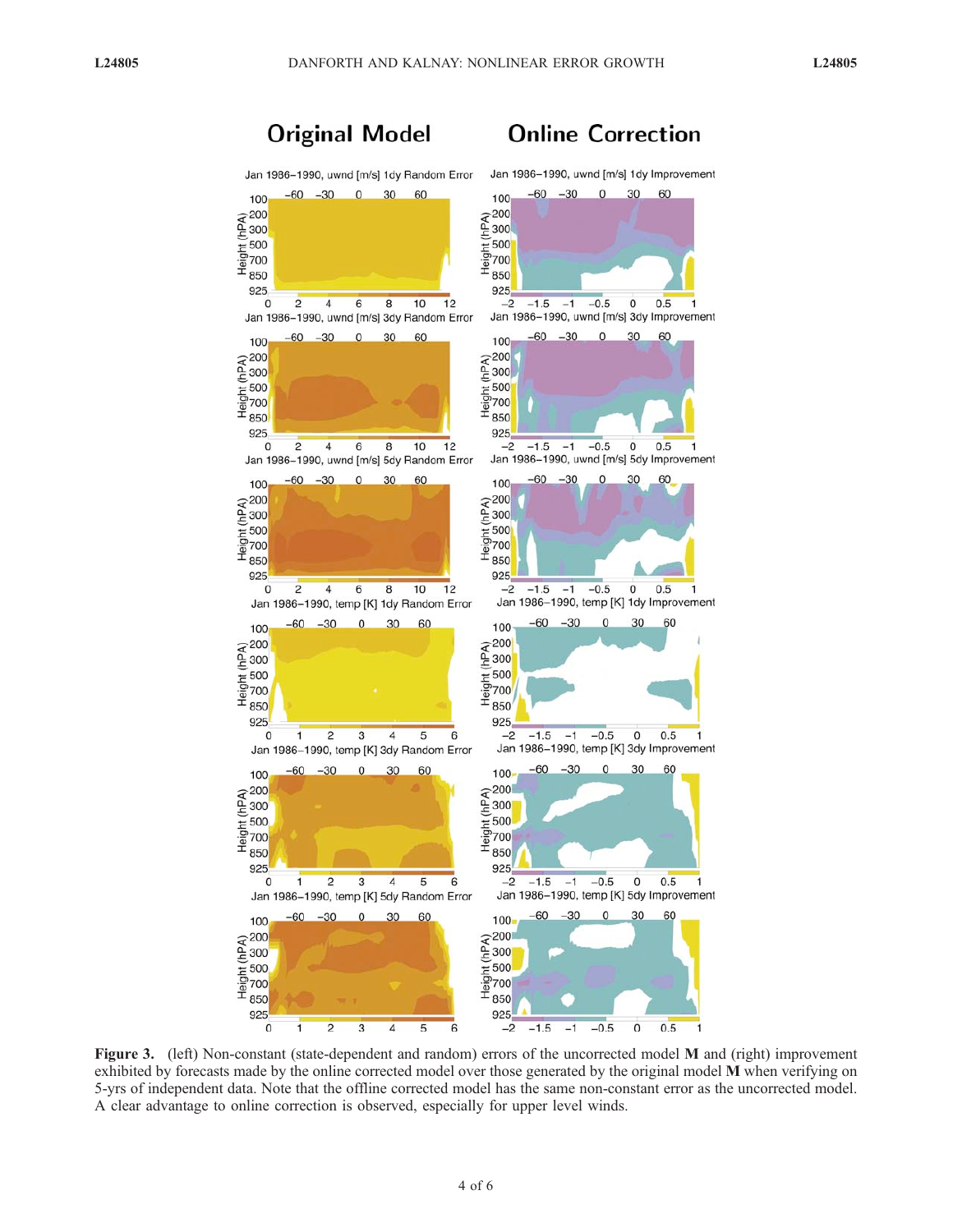Table 1. Global Average RMSE for the Original, Online Corrected, and Offline Corrected Model Predictions<sup>a</sup>

| Variable              | Lead Time<br>(hrs) | Original | Online | Offline | <b>Bias</b><br>Fraction |
|-----------------------|--------------------|----------|--------|---------|-------------------------|
| $u$ (a) 200 hPa [m/s] | 24                 | 3.33     | 2.15   | 2.62    | 14%                     |
|                       | 72                 | 4.58     | 3.38   | 3.80    | 15%                     |
|                       | 120                | 5.00     | 4.04   | 4.30    | 25%                     |
| $T$ (a) 850 hPa [K]   | 24                 | 1.14     | 0.96   | 0.99    | 40%                     |
|                       | 72                 | 2.06     | 1.71   | 1.73    | 31%                     |
|                       | 120                | 2.59     | 2.15   | 2.11    | 24%                     |
| $Z$ (a) 500 hPa [m]   | 24                 | 32.29    | 24.91  | 26.45   | 40%                     |
|                       | 72                 | 55.27    | 42.09  | 44.83   | 21%                     |
|                       | 120                | 68.27    | 56.24  | 57.27   | 17%                     |

<sup>a</sup>Global average RMSE, contribution of zonal average at latitude  $\phi$ weighted by  $\cos \phi$ . With the exception of 5-dy lead forecasts of temperature at 850 hPa, online correction beats offline. The bias fraction for the original model (squared bias/MSE) increases with time for  $u$ , indicating that random errors constitute a decreasing component of u forecasts.

has  $AC = 1$ . It is common to consider that the forecast remains useful if  $AC > 0.6$ .

### 3. Results

[11] The online corrected model is used to generate 7-dy forecasts of every 6-hr state during the testing period of January 1986–1990. The average forecast residual for the online corrected models, namely  $\langle \delta x_{\Delta t} \rangle$ , is calculated again for the testing period, as it was previously for the training period. Figures 1a and 1c show the mean residual  $\langle \delta x_6 \rangle$  of M and Figures 1b and 1d show the difference between the mean residual of forecasts made by  $M<sup>1</sup>$  and M at  $\Delta t = 6$ -hrs for the zonal component of the wind at 200 hPa,  $u$ , (Figures 1a and 1b) and the temperature T at 850 hPa (Figures 1c and 1d). During the training period, the SPEEDY model underestimates the poleward side of the westerly jet east of the Himalayan mountains by  $2-5$  [m/s] after 6-hrs (not shown) and during the testing period the average 6-hr errors are similar but not identical (Figure 1a). As a result, during the testing period, the online corrected model produces a stronger jet due to the increased forcing suggested by the residual, and the resulting 6-hr forecasts are about 1.5 [m/s] more accurate than those made by the original model. As indicated by the prevalence of cool colors, the online correction to M improves the 6-hr model climatology in most locations (Figure 1b). During the training period, forecasts made by M are generally too cool (by as much as 3 [K] near the South Pole) except at the North Pole (not shown). During testing,  $M^1$  is about 2 [K] more accurate in these regions and has a uniformly positive or neutral impact (shown by the reduction of errors, cool colors in Figure 1d).

[12] The bias of online and offline corrected models are compared in Figure 2 which shows the zonally averaged systematic errors of the original model (Figures  $2a-2f$ ), the improvement in bias exhibited by the online and offline corrected models (Figures  $2g-2r$ ) and the difference between the improvement exhibited by online and offline correction (Figures  $2s-2x$ ). The latitude-height fields of wind and temperature are shown at lead times of 1, 3, and 5-dys. The original model underestimates  $u$  near the poles at low levels, and mid-latitudes by day 5 by up to 4 [m/s] (Figure 2b). Both online and offline corrected forecasts are up to 4 [m/s] better at low level mid-latitudes (Figures 2h and 2n). The original model is too warm (cold) at lower (upper) levels near the South Pole, and too cold at all levels near the North Pole (Figures 2d-2f). Biases in both poles are significantly improved by online and offline correction, by up to 3 [K] by day 3 (Figures 2k and 2q), and the improvement increases by day 5, when the biases are even larger. Overall, the fact that Figures  $2g-2l$ are quite similar to Figures  $2m-2r$  indicates that the online correction, estimated using just the 6-hr residuals, succeeds in reproducing quite well the nonlinear evolution of the bias as estimated by the offline correction.

[13] Finally, we measure the impact that the online correction has on the nonlinear evolution of the forecast errors (both bias and non-constant). Figure 3 shows the nonconstant error, namely  $\langle (\delta {\bf x}'_{\Delta t})^2 \rangle$  (see equation (1)), for the same quantities plotted in Figures  $2a-2f$ . Unlike the bias, the non-constant errors of the original model exhibit little spatial structure. Nevertheless, the online correction is still able to reduce the time-averaged standard deviation of the  $u$ errors by up to 2 [m/s], and  $T$  errors by up to 2 [K]. Note that the offline correction is by definition unable to correct the non-constant errors. The superior performance of online correction is further illustrated in Table 1 which shows the global average RMSE for forecasts made by the three models. By day 3, the empirically corrected forecasts are roughly as accurate as the original model forecasts at 1-dy lead.

[14] *DelSole et al.* [2008] propose that state-independent correction can improve the random error only if the bias is large, i.e., the model has an incorrect basic tendency. For more sophisticated models the basic tendency is quite accurate, and the empirical correction is likely to be smaller and thus less capable of improving random errors. Table 1 shows the bias fraction, or ratio of squared bias to MSE, indicating that random errors are responsible for the majority of MSE in the original SPEEDY model. Yang et al. [2008] found the 5-dy bias fraction of the NCEP GFS to be  $10\%$  in *u* and  $25\%$  in *T* during March 2008. While these fractions are only slightly smaller than those reported in Table 1, the magnitude of MSE is much smaller for the GFS, so nonlinear growth of bias is less of a problem than it is for lower resolution models.

[15] Table 2 shows the improvement in  $AC$  score (time to cross  $AC = 0.6$ ) for online and offline empirical correction, relative to the original model. The online improvement is largest for  $u$ , and reduces with increasing year in the testing period. This suggests that the bias of the original model, estimated during training, may become somewhat less correlated with the bias observed during testing as the interval of time between training and testing grows. In fact, using shorter training periods (on the order of a month) may be more effective in correcting the bias, especially for more sophisticated models.

### 4. Discussion

[16] The findings presented in this study suggest that both online and offline correction show a similar performance in reducing bias. However, when considering the total forecast error (both bias and non-constant), online corrected forecasts have a smaller RMSE and a larger AC than both biased and offline corrected forecasts. The improvement is attrib